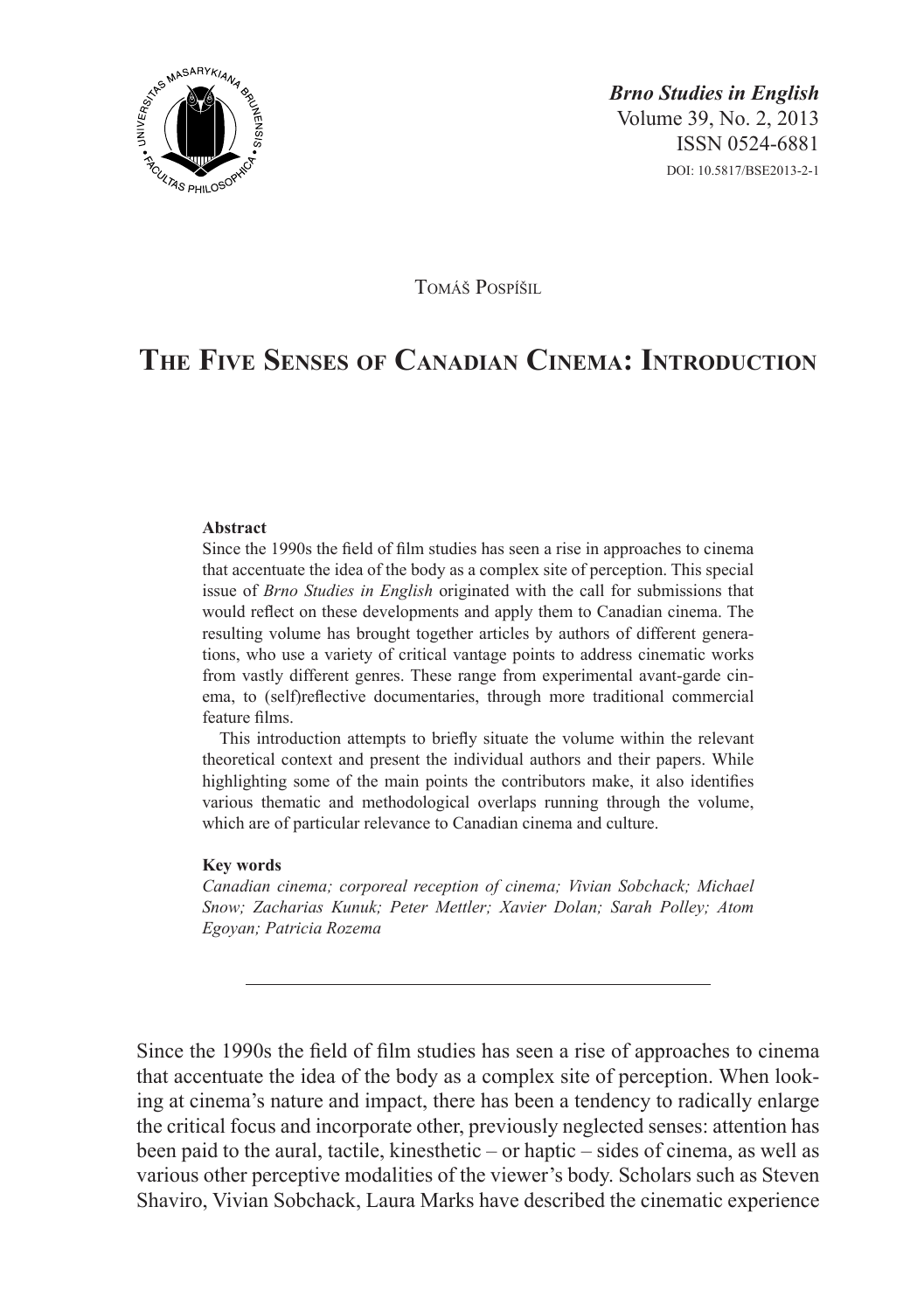as a multisensory, corporeal one, and called for a distinctly new understanding of the cinema-viewing experience, one much less based on the sense of sight and the notion of the screen as mirror. Echoing the work of Gilles Deleuze, these theoreticians, moreover, have questioned the split of the viewing subject from the objects on the screen, highlighting rather the mutual interconnectedness of cinematic movement, technology, the viewer's body and consciousness in the cinema viewing experience.

In his book aptly entitled *The Cinematic Body* Steven Shaviro describes the cinematic experience in the following manner:

Cinema invites me, or forces me, to stay within the orbit of the senses. I am confronted and assaulted by a flux of sensations that I can neither attach to physical presences nor translate into systematized abstractions. I am violently, viscerally affected by this image and this sound, without being able to have recourse to any frame of reference, any form of transcendental reflection, or any Symbolic order. (Shaviro 1993: 32)

In addition to a total corporeal response on the part of the viewer, Shaviro highlights the full immersion of the spectator within the spectacle. Following Deleuze, he stresses the continuity between the perceiving subject and the sensory stimuli of cinema and he puts a great deal of weight on cinema's prescient affective nature.

Similarly to Shaviro, Vivian Sobchack is convinced that making sense of cinema depends to a great extent on more senses than vision alone. In a telling passage Sobchack recalls her first viewing experience of Jane Campion's *The Piano* (1993) and describes her original reaction to the film's opening moments. The narrative of the film starts with a blurred point of view shot of the heroine Ada, staring through her fingers covering her eyes:

What I was seeing was, in fact, from the beginning, not an unrecognizable image, however blurred and indeterminate in my vision, however much my eyes could not "make it out." From the first (although I didn't consciously know it until the second shot), my fingers *comprehended* that image, *grasped* it with a nearly imperceptible tingle of attention and anticipation and, offscreen, "felt themselves" as a potentiality in the subjective and fleshy situation figured onscreen. And this *before* I refigured my carnal comprehension into the conscious thought, "Ah, those are fingers I am looking at." (Sobchack 2004: 63)

Working through the phenomenology of Merleau-Ponty, Sobchack repeatedly stresses the notion that the viewers make sense of cinema through other senses than vision alone. At the same time she describes "embodiment [as] a radically material condition of human being that necessarily entails both the body and consciousness, objectivity and subjectivity, in an *irreducible ensemble*" (Sobchack 2004: 4).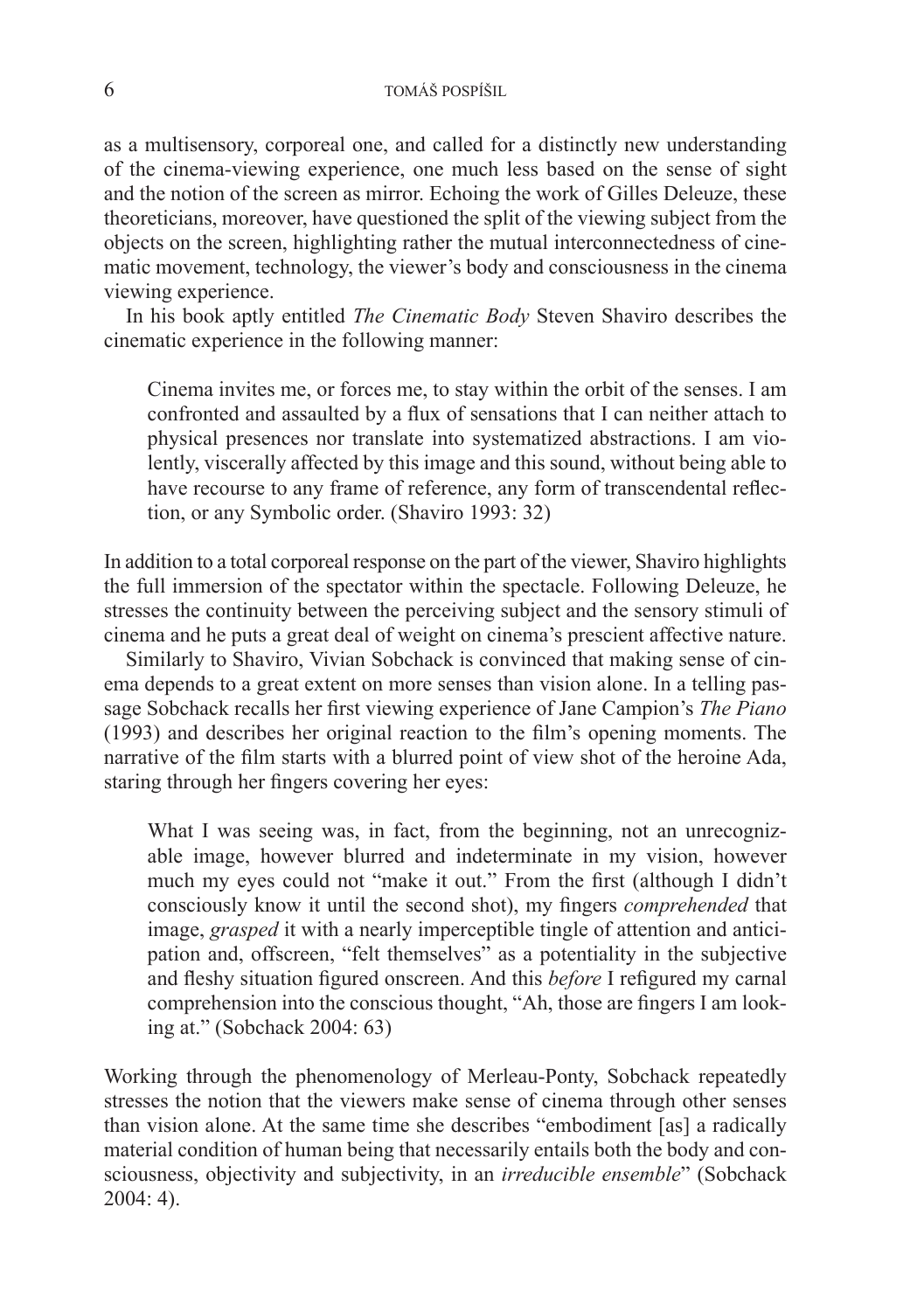Highlighting the unique characteristics of intercultural cinema, Laura U. Marks coins the term "haptic visuality":

Haptic cinema does not invite identification with a figure – a sensory motor reaction – so much as it encourages a bodily relationship between the viewer and the image. Consequently as in mimetic relationship, it is not proper to speak of the object of a haptic look as to speak of a dynamic subjectivity between looker and image. […] In revaluing haptic visuality I am suggesting that a sensuous response may be elicited without abstraction. (Marks 2000: 64)

Again, we encounter here a very similar set of ideas, only conveyed by means of a slightly different terminological repertoire.

When issuing the call for papers for a special issue of *Brno Studies in English*, I asked potential contributors to consider submissions that would combine such approaches with a thematic focus on Canadian cinema. Contributors were invited to reflect on the variety of ways in which Canadian filmmakers, past and present, have engaged the senses and the body in their works and how these representations have impacted their concrete and corporeal viewers. The resulting volume has brought together articles by authors of different generations, who use a variety of theoretical vantage points to address cinematic works from vastly different genres; these range from experimental avant-garde cinema, to (self)reflective documentaries, through more traditional commercial feature films. And yet several common threads can be discerned across the individual submissions to the volume: in addition to the question of embodiment and/in the cinematic experience, some authors, looking at avant-garde and documentary films, have addressed questions of landscape representation as well as the question of technology and its crucial role in the process of mediation. These essays form the first part of the volume. In the second group of essays, where narrative cinema is under scrutiny, their authors focused particularly on the existence of permeable, problematic boundaries between various entities, and pointed at the multiple "in-between spaces" the film makers create, visualize and explore.

## **Part One: Bodies, Landscapes, Representation**

This special issue of *Brno Studies in English* starts with an article surveying the film projects of the avant-garde artist Michael Snow. The films of this versatile artist have been traditionally described as conceptual or structuralist. And yet, **Dan Browne** highlights the degree and manner in which this Canadian creator, throughout his whole cinematic work, intentionally elicits a corporeal response from viewers. For Snow, just as for some other film makers and scholars referred to or represented in this volume, the body is understood "as a primary mediation for all perceptual activity, an inescapable condition of the world". Browne examines and comments on Snow's methods, which primarily lie in a creative use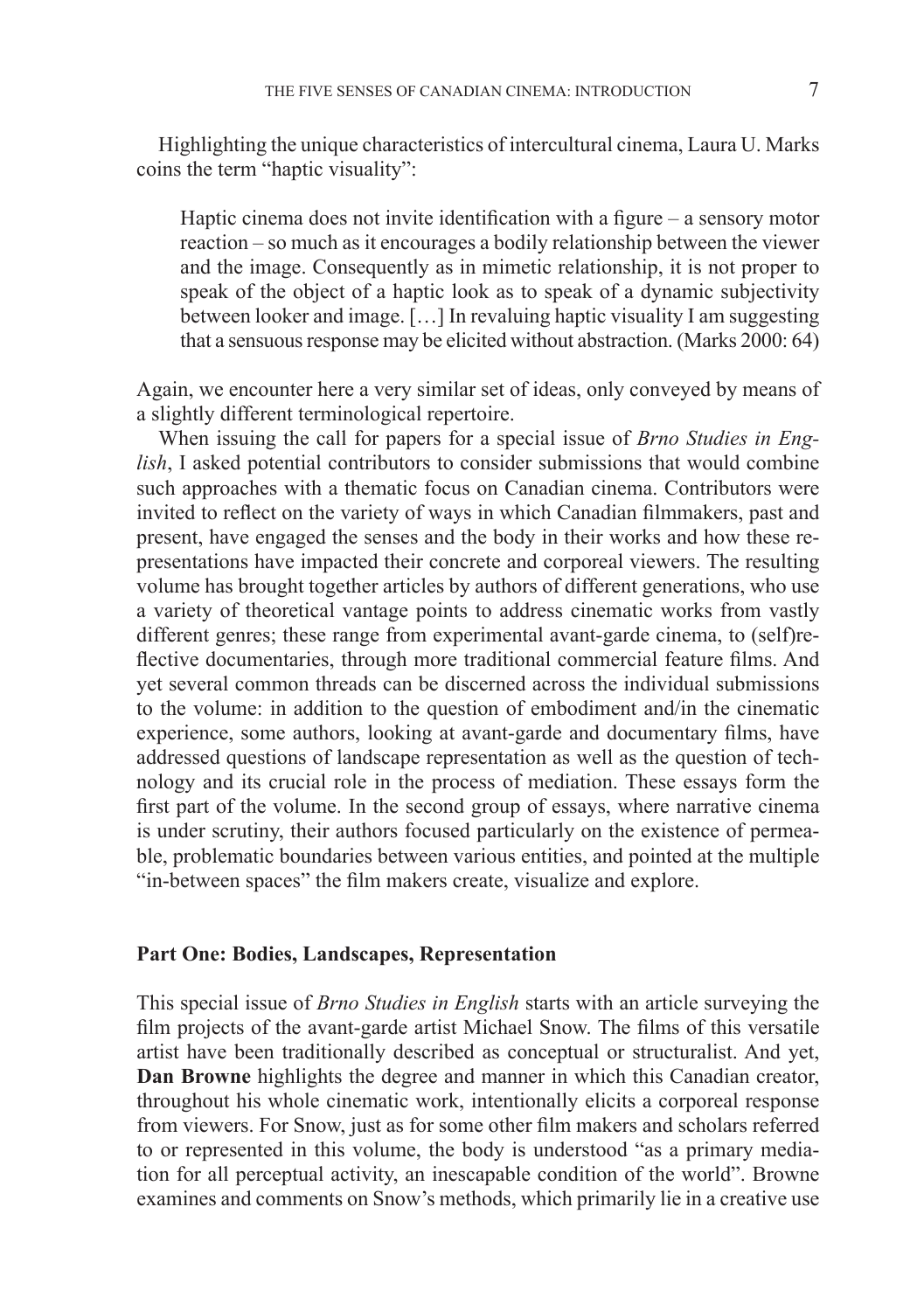of the recording technology with the objective of challenging traditional modes of representation. Browne approaches Snow's work via Aristotle's and Aquinas' (and also Marshall McLuhan's) notion of the *sensus communis.* According to Aristotle and Aquinas, this sense "forms an integral component of consciousness, serving as the connective bridge through which 'all sensible qualities are related'". If McLuhan describes modern technology as an extension of the human sensorium, technology can at the same time be regarded as an extension of the sensus communis, too, i.e. "forming and an integral part of human perception and consciousness". Snow's artistic work in general, and his cinema in particular, then offers an interpretation of technology that is closely connected to the famous thesis of the popular Canadian media theorist.

Browne not only informs us about Snow's work as in tune with what Arthur Kroker labels the Canadian discourse on technology, he also perceptively describes how Snow's artworks challenge the mode of traditional linear visual representation of landscape. The problematic of representing landscape as a contested terrain where deeply ingrained epistemological assumptions – and representational conventions – collide, lies at the heart of **Samantha Wilson**'s article "*Sirmilik*, Geographical Experience, and the Question of Landscape". In her essay Wilson employs a predominantly (but not exclusively) Heideggerian perspective to discuss the creative solutions taken by the Inuit film maker Zacharias Kunuk to represent the National Park Sirmilik in Canada's Nunavut Province. Kunuk's documentary was commissioned as an installment of a joint project involving a documentary consisting of a series of short films about the Canadian National Parks, entitled *The National Parks Project* (2011). Such programs have a general tendency to adhere to a traditional landscape aesthetic, which typically offer viewers aerial shots and majestic vistas, as presented by the separate, disembodied and transparent lens of the camera. The impact of such shots is one of a distanced gaze, marked by contemplation and abstraction, following the tradition of the Renaissance perspective. Such an aesthetic, predominant in the Western world since the time of the Renaissance, has traditionally been employed to evoke the feeling of aesthetic contemplation and/or human (colonial) mastery over the landscape.

Wilson demonstrates that while Kunuk in his film does not refrain from using such traditional approaches, he also attempts to represent the national park from the perspective of its Inuit inhabitants. In so doing he avails himself of a "hybrid aesthetic where the gaze of the viewer is reattached to the motion of the body mark[ing] a shift in the privileging of the gaze over the body in the breakdown of distance". Images of Inuits traveling in snowmobiles in the park, whose perspective we share along with the camera  $-$  in a fragmented and intentionally incomplete manner – thus provide an alternative aesthetic, one which expresses Heidegger's notion of readiness-to-hand, which refers "to our direct immediate relationship with the objects of the world".

In her article Wilson reminds us that "everyday experiences with the environment, natural and built, are often overlooked in geography" while at the same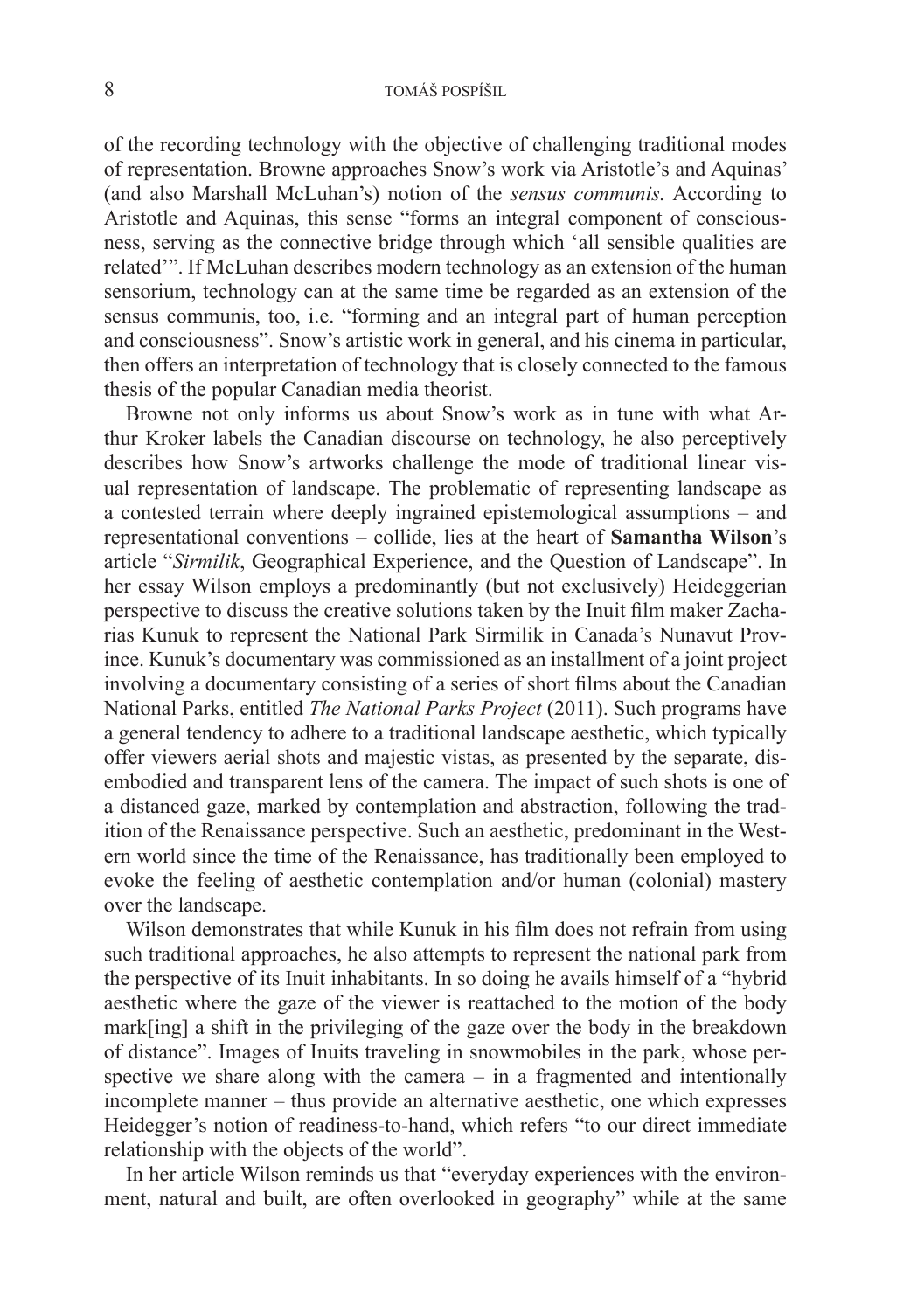time having "a fundamental effect on every other form of knowledge production" and that "the term landscape exists at a nexus of immersion and detachment".

Her claim resonates remarkably well with ideas expressed in the article by **Darrell Varga**. Describing the documentaries by Jennifer Baichwal, Varga points out that Baichwal's films offer their viewers "immersive and embodied experiences in a dialectic of thought and geography". Her films are not "cast in the model of the Griersonian documentary," with its clear, rational organization and much too facile claims as to the veracity of the representation of the recorded events. On the contrary, Varga describes Baichwal's works as marked by the use of "images of space, time and chance […] in order to provoke questions of process and representation" – In the film *True Meaning of Pictures: Shelby Lee Adams' Appalachia* (2004), for instance, Baichwal is at once "signal[ing] a distance from documentary objectivity and remind[ing] us that the process of mediation is always produced at a calculated remove from the real. It is in this discourse of calculations that arises the key tensions of the work".

Varga furthermore attempts to understand cinematic representation in the "broad context of culture and power" and regards the documentary film process as a manifestation of the oral tradition. This particular claim is underpinned by the ideas of the Canadian communication theorist Harold Innis, who saw "culture as forming out of the confluence of spacial and temporal biases, with the spacial associated with writing and the temporal associated with orality". Documentaries, such as those by Jennifer Baichwal, are, according to Varga, firmly rooted within the oral tradition.

Obviously, neither feature films nor documentaries result from the efforts of a sole creative genius, but are collective endeavors. Baichwal's more recent films, such as *Manufactured Landscapes* (2006) and *Watermark* (2013), stem from the collaboration of Baichwal with the photographer Ed Burtynsky. Such collaborations can be very productive in the way the individual approaches of the artists clash: "Burtynsky's focus on the grand gesture and Baichwal's search of the personal stories present within the landscape."

Stress on the self-reflexive representation of landscape; an alternative phenomenology of the viewing subject; skepticism about the possibility of an unproblematic way of representing the world in contemporary media society – and the personality of *Manufactured Landscapes*' cinematographer Peter Mettler – are some of the main links connecting Darrell Varga's essay with the ensuing text by **Nathan Clarkson**. In his essay "Aura, Aurora and Aurality: The Narrative of Place in *Picture of Light*" Clarkson examines Mettler's documentary *Picture of Light* (1994) in an attempt to demonstrate "how narrative, technique and technology can all be traced to the placement of the body in space over time and how these themes are used in the film to create an experience that […] that creates an aura of the attempt to represent the Aurora Borealis on film".

Approaching Mettler's documentary from a variety of positions, Clarkson's analysis of the film is based on a range of theoretical vantage points that include thinkers such as Marshall McLuhan, Walter Benjamin, Laura Marks, Jean-Luc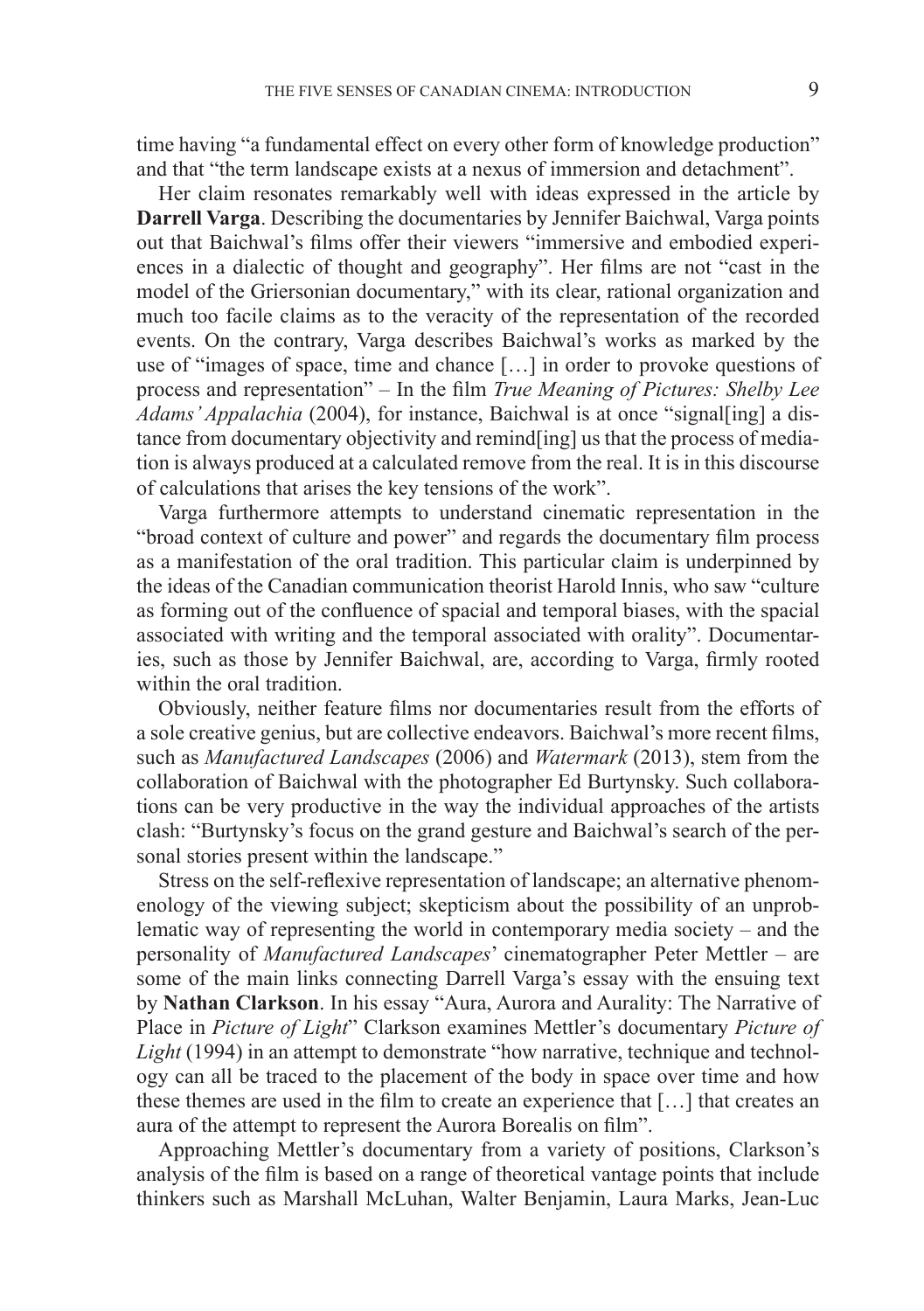10 TOMÁŠ POSPÍŠIL

Nancy, and Pierre Bourdieu. While the use of haptic theory allows Clarkson to remark on Mettler's intentional problematization of the separation between the viewing subject and the object, interpreting the film via Jean-Luc Nancy "provides a rich foundation for exploring the audiovisual representation of film as it relates to the perception of space within the film". Both Nancy and Mettler, we are told, "question the relationship between knowledge and experience, as well as notions of interior and exterior" just as the film "explores the possibility of experience through the limitation of representation".

# **Part Two: Permeable Boundaries, Places In-Between**

Mettler's highlighting of "the permeable boundaries between the subject and audience, image and sound, and immersion and reflexivity," and his deliberate creation of in-between spaces, appear to be some of the most successful features of his unusual film. A strong sense of liminality, a sense of being in-between, along with the unsettling of traditional boundaries and "easy assumptions about the relationships of surface and depth, image and self, fantasy and bodily reality" represent some of the main points of **Jim Leach**'s article on Sarah Polley's *Take This Waltz* (2011) and Xavier Dolan's *Laurence Anyways* (2012)*.* Leach argues that although these two features did not generally receive favorable reviews at the time of their release, they are definitely worth a closer look, "because of the ways in which they belie their initial appearances to explore characters undergoing changes that leave them in 'in-between' states that call into question the categories through which their culture (including movies) defines what is 'normal' and tries to regulate gender and identities". Thus we see Margot (Michelle Williams), the heroine of Polley's film, caught between two different partners, the not so exciting husband Lou (Seth Rogen), and the artist Daniel (Luke Kirby); the position of being in-between of the principal character Laurence (Melvil Poupaud) from Dolan's film may not be so explicitly formulated but is more profound: s/he happens to be caught, literally, between genders as s/he is planning to undergo a sex-change operation.

Leach goes on to argue that both young directors have created stories, in which it is also hard to delimit the boundaries between various fantasies and embodied realities. Moreover, he claims "the stories [both] films tell resonate within, but are not limited to, the national culture in which they are embedded," not only by virtue of the positions they take on the issues of gender and sexuality, but also because both Polley and Dolan remain "suspicious of the happy ending associated with Hollywood". (Canadian feature films, at least those that have been canonized, as a rule avoid such facile and conventional closures.)

The condition of finding oneself somewhere in-between pervades another Sarah Polley film, her successful debut feature *Away from her* (2006), an adaptation from Alice Munro's story "The Bear Came over the Mountain," which is the subject of the essay by **José Rodriguez Herrera**. This award-winning film focuses on the character of Fiona (Julie Christie), who is caught in the precarious condition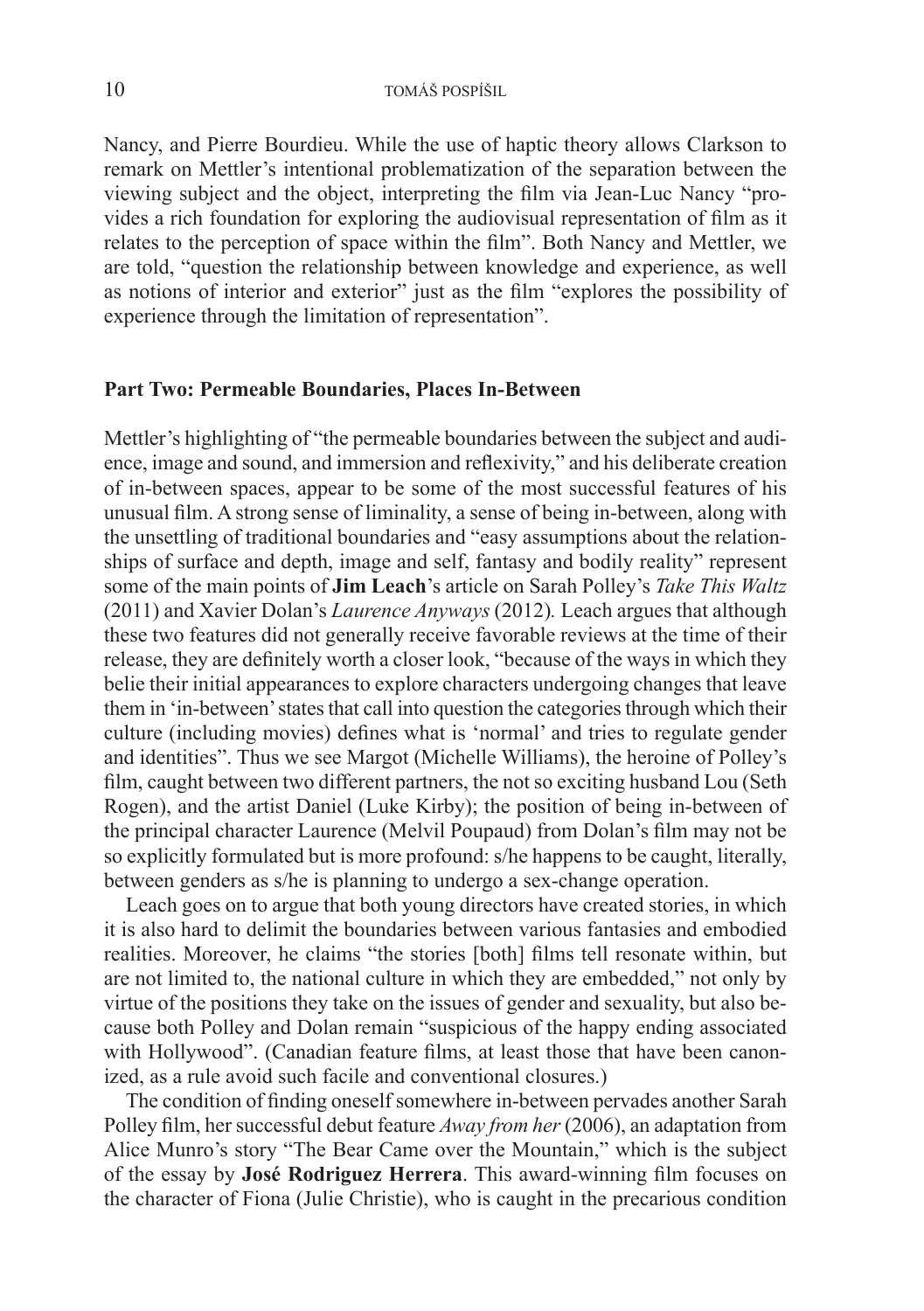between sanity and the gradual onset of a neurodegenerative disease. Herrera stresses "how Polley's film [just as Munro's story] destabilizes the frontiers between forgetfulness and remembrance, sense and nonsense, sanity and dementia". Fiona's in-betweenness is further highlighted as she is moved to a mental institution where she starts a romance with another patient. Ironically, her husband Grant (Gordon Pinsent), who had been a philanderer in the past, is forced into the role of a "procurer of romance" between his wife and her new friend, for this relationship appears to have a beneficial effect on his wife's condition.

Herrera comments on the standard of the adaptation, comparing Munro's story with Polley's film and illustrates Polley's creative interventions on the thematic front (for instance Fiona's getting lost while going out to ski). He also highlights some of the formal cinematic techniques Polley used, such as "reversal" and "space-off", which resulted in a successful translation of Munro's text and imbued it with a distinct feminist slant.

The problematization of borders forms also the core of the next study of this special issue. In this article, it is the borders of national identity, which are called into question, particularly in regard to the body. **André Loiselle** looks at a group of selected American horror films made in Canada "which focus on American corporality as the embodiment of the abjection that Canadians deny in themselves and project onto the monstrous US". Loiselle comments on the slasher film *American Nightmare* (2002), the actual setting of which can easily be recognized as Toronto, and lists the various Canadian elements inserted in this American production. He says: "That a film entitled *American Nightmare* would be so noticeably Canadian is crucial here, for it manifests the tendency so common in the horror film genre to project onto the other (America) the unbearable abjection that is excruciatingly intolerable in the self (Canada)." His discussion of the film is duly contextualized, reminding the readers of the dark side of the Toronto experience in the 1970s and 1980s, despite the English Canadian metropolis' traditional image of "propriety, respectability and decency".

Loiselle's discussion of *American Psycho* (2000) includes comparative comments about the film as an adaptation of Bret Easton Ellis's eponymous novel and shifts the body of the protagonist, Patrick Bateman (Christian Bale) into the foreground. "Bateman's body, among other things, represents the incarnation of the endless interchangeability of commodities within rampant consumerism." Remarking on the lack of a sense of identity Bateman perceives, Loiselle pronounces him Canadian, for Bateman's 'Canadian identity' rests precisely in his "self-awareness *that he does not have a tangible identity*, and that painting layer upon layer of post-modern Americana on his body simply does not help". Even the third film discussed in the article, *American Mary* (2012), "looks too Canadian to pass as a forceful indictment of American culture". The fact that in the case of all these films we may be looking at a classical instance of repression is furthermore suggested by the insistence, on the part of the film makers, on locating these narratives in America and using the word even in their titles, concludes André Loiselle.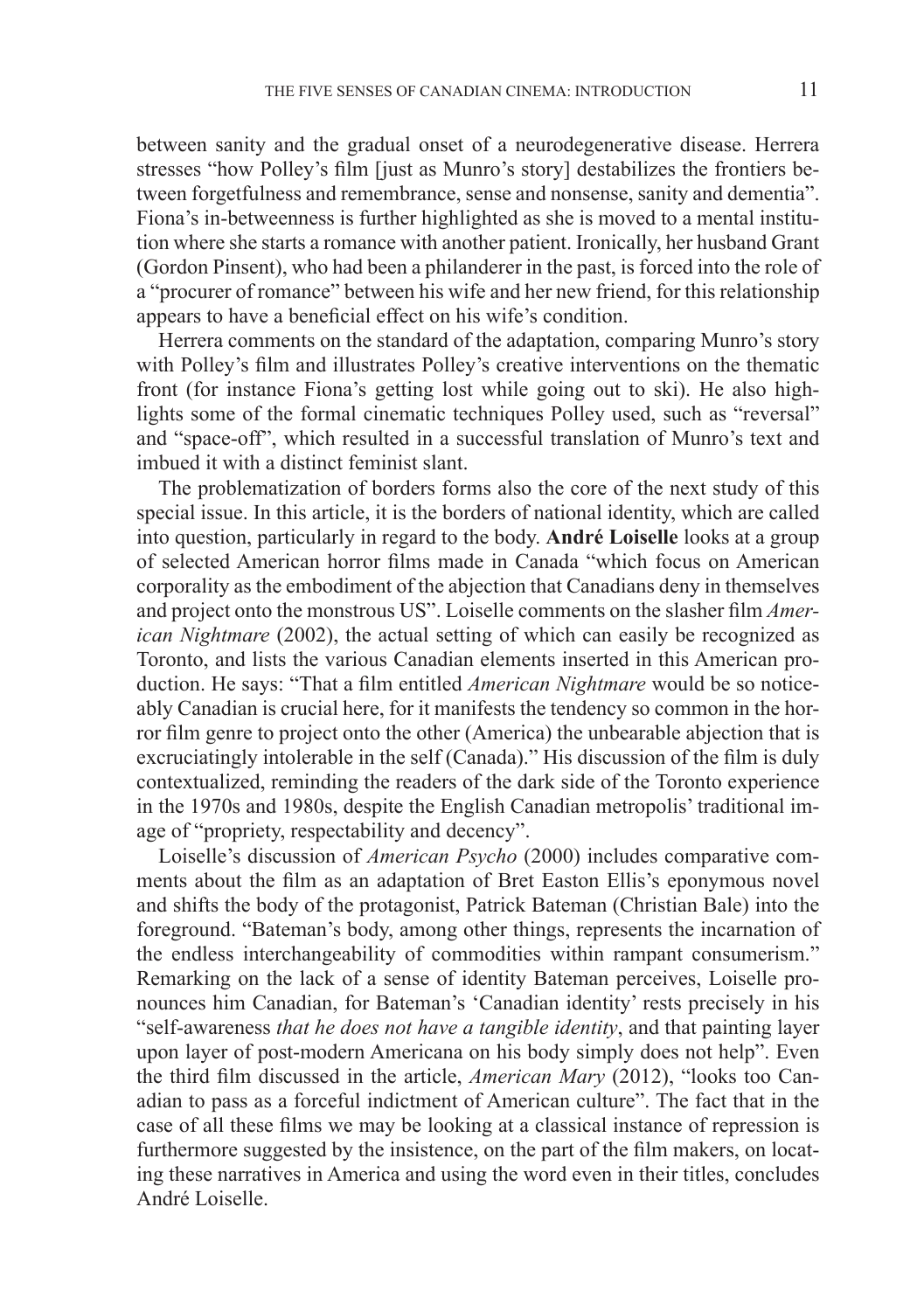The selection of the essays in this volume could be used as yet another illustration of Hugh MacLennan's notion of the two solitudes. Nowhere in the first seven essays do we find any analyses of the cinematic production of Canada's other solitude, i.e. Québec. In fact the words Québec and Québecois are conspicuously absent from most submissions. This absence is even more regrettable if we consider the role cinema plays for the articulation of French Canadian identity and experience. A partial correction is provided by **Marcel Arbeit**'s article on the question of communication in Canadian film. While the subject of Québec finally enters the picture here, Arbeit's findings with regard to the mutual communication between the two major constituent parts of Canadian culture give rise to concern in that he identifies severe communication problems between Anglophone and Francophone elements.

Pursuing a number of thematic lines, Arbeit's text tackles various instances of loss and distortion in the process of subtitling. He then focuses on the frustrating misunderstandings monolingual English-speaking characters experience in a Francophone environment and examines the possibilities – and limitations – of non-verbal communication by means of different sign systems, as shown in a selection of older Canadian films, in particular Patricia Rozema's *Desperanto* (1991), Peter Mettler's *Tectonic Plates* (1992), and Atom Egoyan's *En Passant* (1991).

What has surfaced as an added value across the special issue in addition to the volume's central thematic focus – i.e. a particular emphasis on the question of embodiment and the role of all five senses in the cinematic experience – appears recognizably Canadian: a strong stress on the questions of mediation in the world saturated by modern communication technology, its role in life in general and the cinematic process in particular; a profound skepticism about unquestioned values and boundaries; and an awareness of uncertainty, and even some misgivings, in regard to Canadian national identity.

## **Note**

This special issue is dedicated to Thomas Donaldson Sparling, who introduced me to the world of Canadian studies.

# **References**

Marks, Laura (2000) *The Skin of the Film, Intercultural Cinema, Embodiment, and the Senses*. Durham and London: Duke University Press.

Shaviro, Steven (1993) *The Cinematic Body*. Minneapolis, London: University of Minnesota Press. Sobchack, Vivian (2004) *Carnal Thoughts, Embodiment and Moving Image Culture*. Berkeley, Los

Angeles, London: University of California Press.